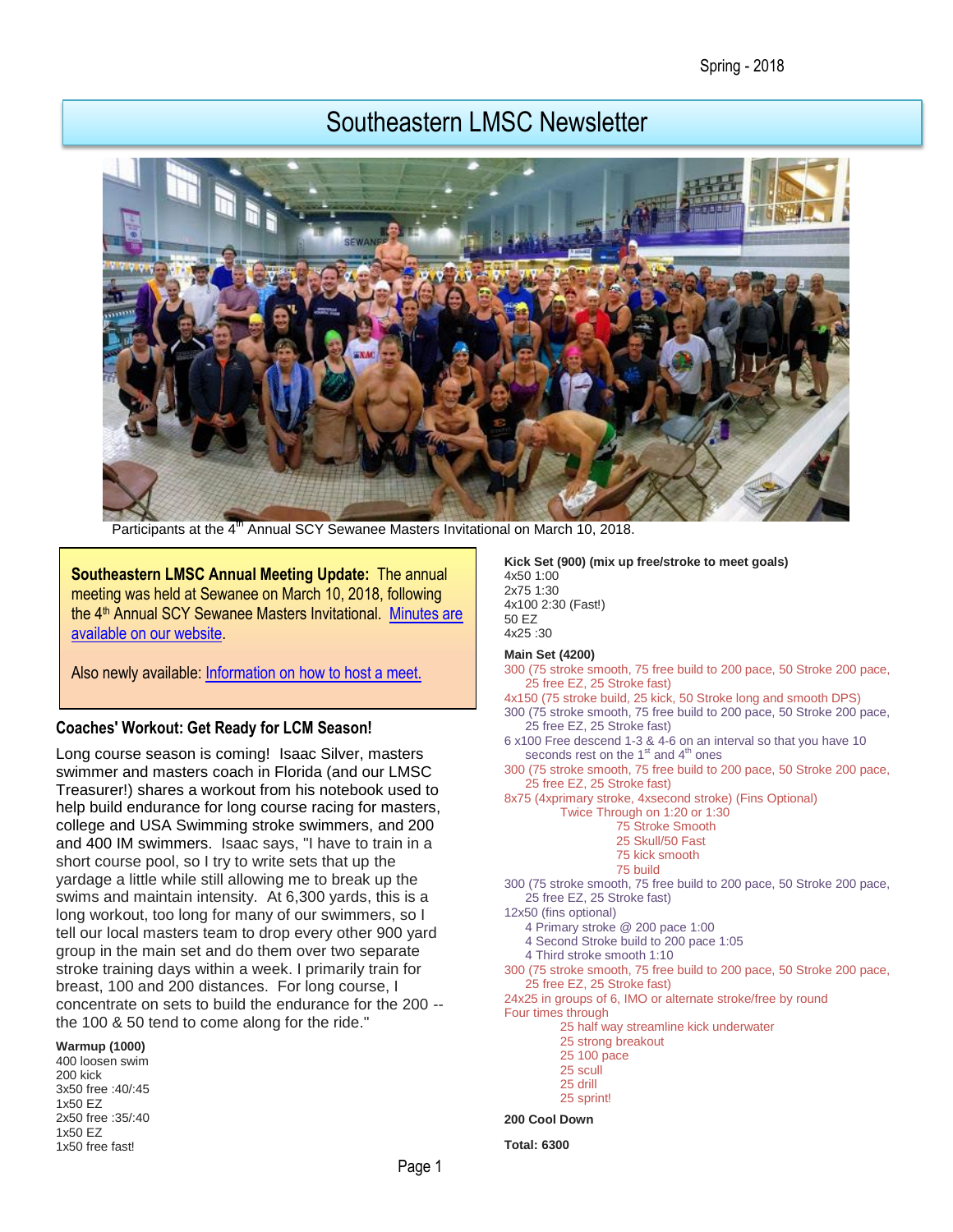#### **20th Annual Auburn Masters SCY Invitational**

Auburn Masters Swimmers hosted the 20<sup>th</sup> annual Auburn Masters SCY Invitational on the weekend of February 10-11, 2018. There were a total of 190 registered swimmers representing 38 different clubs and 14 different LMSCs. Georgia Masters Swimmers (GAJA) won the overall high point team trophy with 1,157 points, barely edging out the Gulf Coast Pirate Swimmers (948 points), who captured the high point trophy for medium sized teams. The Madison Titans (748 points) and the Sarasota Y Sharks (500 points) were second and third in the medium sized team category. The small team category was won by Northwest YMCA Grayfins (301 points) followed by a new group that joined us this year, the University of Mississippi Campus Recreation team (290



Photo Credit: John Reed



Photo Credit: John Reed

points). Central Alabama Masters Swimmers (275 points) rounded out the top three. High point trophies were awarded to men and women for all age groups represented, which ran up to 80-84 for men and 90-94 for women.

Among the many highlights of this meet were two national records set by Bruce Kone (M-60-64) of Rice Aquatic Masters, who swam a 50 yard breaststroke in 28.30 and a 50 yard fly in 24.36. Our oldest swimmer was Marjorie Stone of the Gulf Coast Pirates. Our newest swimmer was Jordan Towns who started swimming with the home town team three weeks before our meet and has totally embraced the positive attitude of our sport. June Baima of Georgia Masters was the oldest (83) to swim the 1650.



Photo Credit: John Reed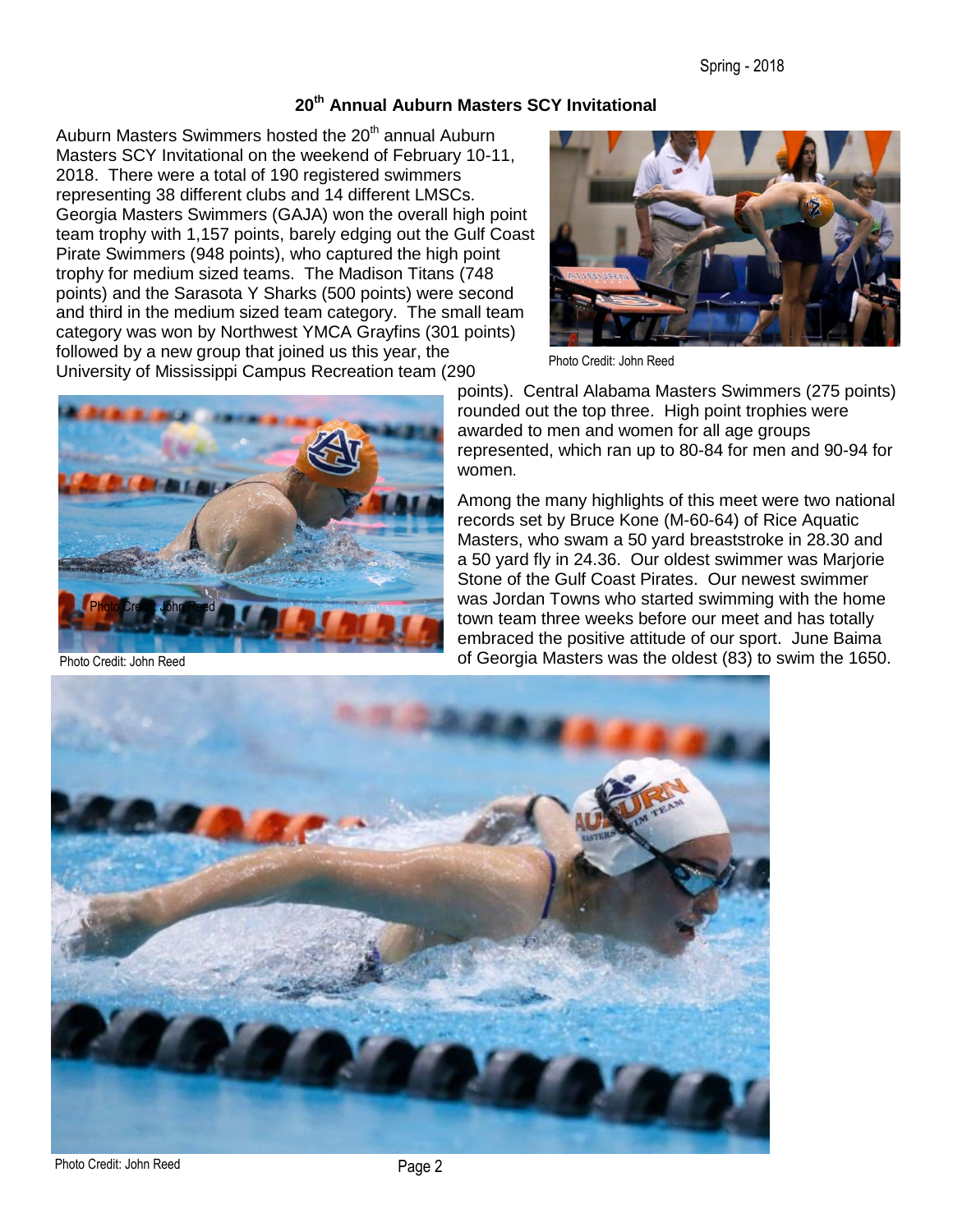#### **Sewanee Hosts 4th Annual SCY Sewanee Masters Invitational**

The Sewanee Masters hosted the  $4<sup>th</sup>$  annual Sewanee Masters Invitational on March 10, and the LMSC turned out for the event – with 89 swimmers registered, the largest group in the history of the meet. The meet attracted swimmers from across the LMSC and from as far away as Maryland and Virginia. A fun meet highlight was the return of several Sewanee swim team members from the great 80s – some back in the water for their first meet in 30+ years.

Each year Sewanee hosts a SCM meet in the fall and SCY meet in the spring, with something for everyone: all strokes, 50-100- 200; the 100-200-400 IMs; and the 400/500 and a distance Free event, relays (women, men and mixed): 200 medley and 200 free relays. The SCY

### **Upcoming Meets and Events**

#### **Pool meets:**

#### LCM:

June 16, 2018: NAC Masters Summer Solstice. Nashville, TN. [Information.](http://www.usms.org/comp/event.php?MeetID=20180616NACSUML)

Open Water:

[Information.](http://www.usms.org/comp/event.php?MeetID=20181013Suck18O)

June 1-2: 2018: Chattanooga Swim Fest. Chattanooga, TN. [Information.](http://www.usms.org/comp/event.php?MeetID=20180601RAT18O) September 16, 2018: Swim Hobbs Island. Huntsville, AL. [Information.](http://www.usms.org/comp/event.php?MeetID=20180916HobbsO) September 30, 2018: Bridges to Bluffs 10k. Knoxville, TN. [Information.](http://www.usms.org/comp/event.php?MeetID=20180930bluffsO) October 13, 2018: Swim the Suck. Chattanooga, TN.

meet has featured two fun challenges for the crazy and competitive-minded folks: "Build a 1650" (swim the 1000, 500, 100 and 50 free) and the 800 IM (swim the 200 fly, back, breast and free), with Sewanee swim swag and eternal fame for the winners of both events. This year, though no swimmers attempted the 800 IM, 15 swimmers did complete the Build a 1650 challenge: Julie Colbert (CMAQ); Kathi Lindstrom (ENSW); Matt Jones (AWLM); Tim Smith (HUNT); Alex Bruce (SM); Eric Edwards (UC15); Randy Wilhite (JMST); Robert Eldridge and Pete LaRochelle (YCHA); Grace Schwartz and David Schumann (TNAQ); and Anne Kendrick, Michael Long, Gale Moore, and Allison Ware (NASH).

Following a meet social at the infamous Tiger Bay Pub on Sewanee's campus, Sewanee hosted the annual meeting of the Southeastern LMSC.

Sewanee will host its SCM meet this fall, in late September or early October (depending upon the school football schedule). Stay tuned and come join in! For information, get in touch with Alex Bruce, Sewanee Masters and Southeastern LMSC Secretary.



### **Sam McNair: Top 10 Wild Swimmers of the Year**

Congrats to Sam McNair for being honored among The Wild Swimming Club's "Top 10 Wild Swimmers of the Year," honoring notable open water swimmers around the world.

The Wild Swimming Club is a Britain-based organization, founded by a trio of open water swimmers and brothers: Calum, Jack and Robbie Hudson. It celebrates, encourages and connects open water athletes around the globe with information about wild swims and beautiful spots to explore.

Sam will join the brothers overseas to swim the Thames Marathon, a 14km bridge to bridge endurance swim, in August.

Photo Credit: *https://www.instagram.com/p/BaJ2DGCjPyt/?taken-by=swimstory*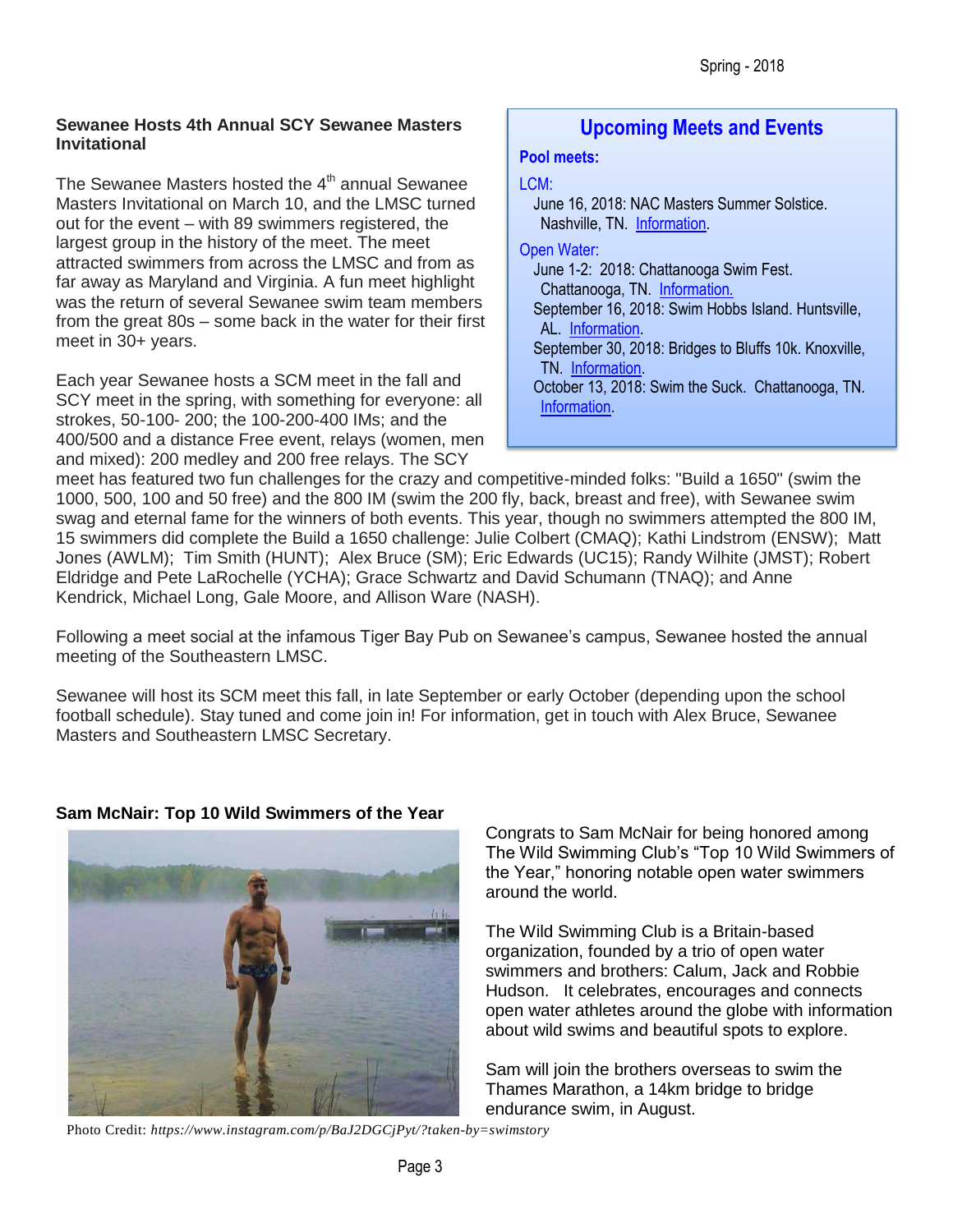#### **Team Profile: Kingsport Aquatics Masters (KAC)**



Kingsport Aquatics Masters (KAC) is a group of swimmers with all levels of skill and experience. The team practices at the Kingsport Aquatic Center competition pool Monday-Friday from 5:30 a.m.-7 a.m. Swimmers can attend practice as little or frequently as their schedules allow. We make it fun! The Kingsport group has a motto: "60% Social, 40% Swimming." This tradition started with a regular "social kick" time at the end of practice and evolved into a breakfast after practice, social gatherings at team member's homes, or eating after a swim meet.





We often travel to meets around the Southeastern area – especially nearby North Carolina and Tennessee – and you'll see us at USMS Nationals as well, proudly representing the great state of Tennessee! This year, we had several members attend the Steve Barden Memorial Meet in Asheville, NC (with a favorite event for all swimmers being the t-shirt relay!), the Sunbelt Masters Challenge in Charlotte, NC, the Frank Clark Classic in Greensboro, NC, and the USMS 1-hour postal swim.

The team currently has 24 members of all ages and abilities – from former college swimmers to those new to swimming or who've discovered swimming from other sports (we even have a professional golfer on the team!) We're always looking for people who are interested in joining, and we also welcome visitors. If you are in the Northeast Tennessee area, stop in and splash with us! You might even attend in the summer when we participate in a lazy river workout.

The Kingsport Aquatic Center is also home to a water park which includes a 900 foot lazy river. During the summer, the KAC Masters will host a lazy river Saturday morning workout before the water park opens. We swim with the current and against the current (think endless pool), while the current can be fast and furious, going against the current can feel like a snail! The best part is the water slides at the end of practice.

Submitted by Detra Cleven, KAC Masters